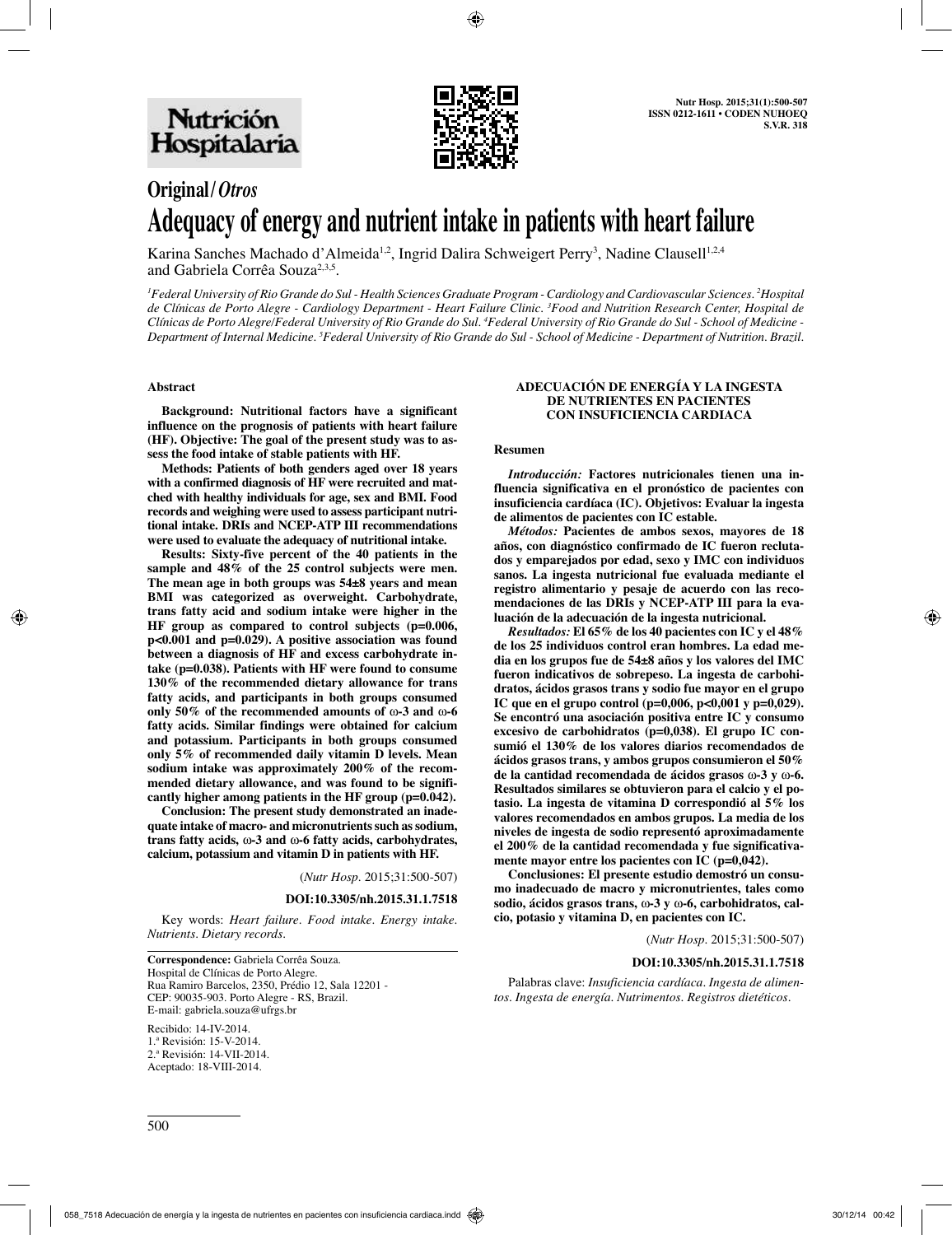# **Abbreviations**

ADA: American Diabetes Association. ACEI: Angiotensin converting enzyme inhibitors. BMI: Body mass index. CBC: Complete blood count. CG: Control group. DRI: Dietary Reference Intakes. EAR: Estimated average requirement. FA: Fatty acid. HF: Heart failure. NCEP-ATP III: National Cholesterol Education Program-Adult Treatment Panel.

NYHA: New York Heart Association.

#### **Introduction**

Heart failure (HF) is a complex clinical syndrome with high prevalence and incidence rates. Its recognition as an important public health concern has expanded greatly over recent years, especially as a result of population aging<sup>1,2</sup>. Decompensated HF is responsible for one million hospitalizations a year in the United States alone, where its annual cost to the public health system exceeds US\$35 billion<sup>3</sup>.

Recently efforts to maintain patient stability and reduce hospitalization and mortality rates<sup>4</sup>, have led to an increase in the use of non-pharmacological treatment strategies, such as low-sodium diets and weight control interventions, in cases of HF<sup>2,5,6</sup>.

The influence of dietary factors in HF has been extensively studied. However, while several dietary guidelines have been developed for patients at risk for HF, in an attempt to decrease hypertension, hyperlipidemia and obesity, few such recommendations are available for patients already diagnosed with HF<sup>7</sup>.

In order to obtain more conclusive data on the role of nutrition in HF, further studies must be performed on the nutrient intake and metabolism, as well as on the nutritional status of patients with HF, especially those in more advanced stages of the disease. The presence of factors such as multiple comorbidities, widely varying pharmacological treatments, diuretic medication, frequent hospitalizations, sodium and fluid retention and alterations in nutritional status result in a need for highly individualized nutritional interventions in cases of HF<sup>7,8</sup>.

Studies have shown that patients with HF often have inadequate dietary intake $9,10$ . Investigations of macronutrient intake have reported that both the development and the evolution of HF may be associated with lipid intake levels<sup>11</sup>. Patients with HF have also been found to have higher protein requirements than healthy adults of the same age, and to present with hypoalbuminemia in 20 to 30% of cases<sup>12</sup>. The diet of individuals with HF also tends to have a low vitamin and mineral content. Given the role of micronutrients in antioxidant defense and neurohormonal signaling, it is possible that such alterations in their dietary levels may play an important role in the evolution of HF<sup>13</sup>.

Given the importance of nutritional factors for the prognosis of patients with HF, the goal of the present study was to assess the food intake of stable patients recruited from a HF clinic.

# **Methods**

#### *Population*

This cross-sectional study was conducted on outpatients recruited from a university hospital in southern Brazil between August 2008 and August 2011. The sample was composed of participants of both genders aged over 18 years, who were diagnosed with HF based on ventricular ejection fractions as assessed by echocardiography using Simpson's method. All patients were categorized as New York Heart Association (NYHA) 14 functional class I to III. Patients with diabetes mellitus, chronic kidney disease, signs of congestion or who had been recently hospitalized (in the previous 3 months) for decompensated HF were excluded from the study.

Participants in the control group (CG) were recruited through media announcements, and matched to patients with HF for age, sex and body mass index (BMI). All experimental procedures were conducted in accordance with the ethical standards for human experimentation established by the Declaration of Helsinki. The present study was also approved by the Research Ethics Committee of the Clinical Hospital of Porto Alegre. All patients were notified of the aims of the study, and provided written informed consent prior to participation.

# *Anthropometric measurements*

Participants were weighed barefoot, wearing minimal clothing, while standing with feet together in the center of a Toledo® 2096PP digital scale with 50 g precision and a maximum capacity of 200kg (São Bernardo do Campo, SP, Brazil). Height was measured using a wall-mounted vertical anthropometer ranging from 600 to 2100 mm (Harpenden, Holtain Limited, UK). Individuals stood barefoot in an orthostatic posture with their backs turned to the instrument, with their feet positioned together, arms down the sides of their bodies, and their gaze at eye-level.

BMI was calculated by dividing patient weights (kg) by the square of their heights (m). Nutritional status was classified based on World Health Organization (WHO) recommendations for BMI values<sup>15</sup>.

#### *Nutritional intake*

Nutritional intake was assessed by food records and weighing conducted on two non-consecutive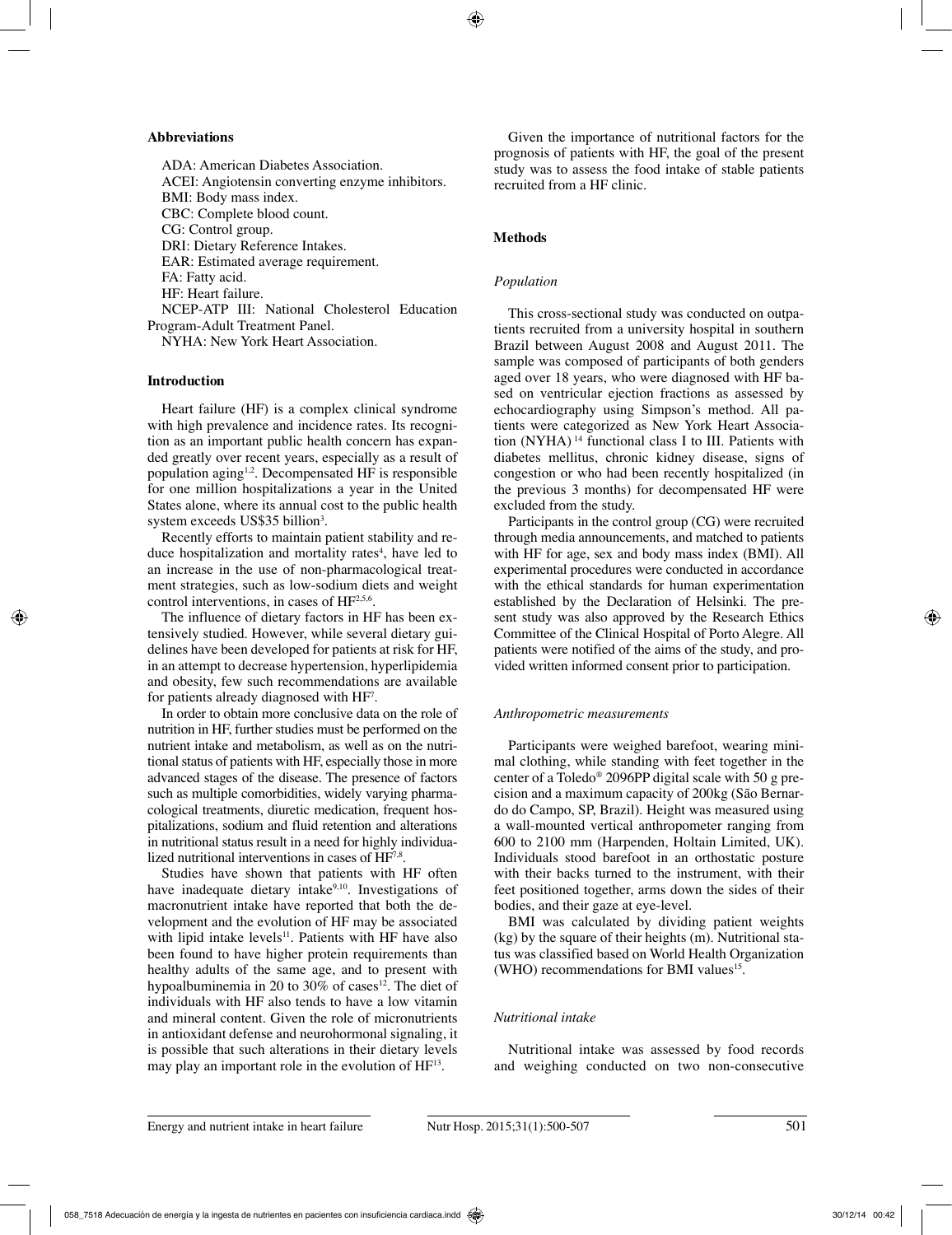weekdays, as well as one weekend day. Participants were provided with portable Cuori scales (model CUO-840, Max 2000g/d=1g, Cuori Group, Italy) and measuring cups, which they used to weigh and measure the amounts of food and liquid consumed throughout the day. The weighing and measuring procedures were explained and demonstrated to each participant by a nutritionist. On the last day in which nutritional intake was assessed, a 24h urine sample was collected for the assessment of urea, creatinine and sodium levels.

The accuracy of patients' nutritional intake records was confirmed by estimating each individual's protein intake and comparing it with their 24-h nitrogen excretion rates<sup>16</sup> using the following formula: urea  $(mg)$  $x$  0.46 + 4 x 6.25<sup>17</sup>. Ninety-five percent confidence intervals of the log-transformed ratio of protein intake to nitrogen excretion were then calculated, and participant nutritional records were compared to these expected values. Only the assessments whose values fell in the expected range were included in the analysis.

The total calorie intake as well as the total amount of macro- and micronutrients consumed by each patient were calculated using the NUTRIBASE Software, Clinical Edition, version 7.18. Nutritional data pertaining to processed foodstuffs reported to have been consumed during the study period were obtained from these products' nutritional composition tables when necessary.

Since specific recommendations for macro and micronutrient intake are not available for individuals with HF, Dietary Reference Intakes (DRIs)<sup>18</sup> were used to assess energy and nutrient intake adequacy, and estimated average requirement (EAR) values were used to calculate patients' micronutrients requirements. Acceptable macronutrient distribution ranges were established, and NCEP-ATP III<sup>19</sup> recommendations were used to evaluate lipid intake.

# *Demographic and clinical variables*

Data regarding age, marital status and gender, as well as disease etiology, current medications and comorbidities, were collected from all participants. Laboratory analyses were performed (CBC, lipid profile, glucose and creatinine levels), and urinary sodium and nitrogen levels were assessed. Blood pressure data were obtained from the electronic records of each patient's last medical appointment prior to study participation.

#### *Statistical analysis*

Quantitative variables were presented as mean ± standard deviation or median and interquartile ranges, while categorical variables were expressed as frequencies and percentages. Chi-square tests were used to

| <b>Table I</b><br>Demographic and clinical characteristics of control participants and patients with HF |                       |                       |                  |  |  |
|---------------------------------------------------------------------------------------------------------|-----------------------|-----------------------|------------------|--|--|
|                                                                                                         | Controls $(n=25)$     | $HF(n=40)$            | $\boldsymbol{P}$ |  |  |
| <b>Clinical variables</b>                                                                               |                       |                       |                  |  |  |
| Age (years)                                                                                             | $53.96 \pm 8.60$      | $54.43 \pm 8.73$      | 0.834            |  |  |
| Male (n and $\%$ )                                                                                      | 12(48%)               | 26(65%)               | 0.176            |  |  |
| $BMI$ (kg/m <sup>2</sup> )                                                                              | $28.12 \pm 5.16$      | $26.70 \pm 5.85$      | 0.325            |  |  |
| <b>Biochemical results</b>                                                                              |                       |                       |                  |  |  |
| Hb(g/dL)                                                                                                | $14.09 \pm 1.33$      | $13.65 \pm 1.42$      | 0.217            |  |  |
| Ht $(\%)$                                                                                               | $41.64 \pm 3.30$      | $40.97 \pm 3.60$      | 0.462            |  |  |
| Total cholesterol (mg/dL)                                                                               | $192.88 \pm 37.14$    | $183.08 \pm 48.68$    | 0.392            |  |  |
| $HDL$ (mg/dL)                                                                                           | $43.72 \pm 10.23$     | $45.10 \pm 11.63$     | 0.628            |  |  |
| Triglycerides (mg/dL)                                                                                   | $125.48 \pm 53.65$    | $141.25 \pm 81.84$    | 0.396            |  |  |
| Glucose (n and $\%$ )                                                                                   |                       |                       | 0.048            |  |  |
| $<$ 100 (mg/dL)                                                                                         | 22 (88%)              | $24(60\%)$            |                  |  |  |
| $100 - 125$ (mg/dL)                                                                                     | $3(12\%)$             | 14(35%)               |                  |  |  |
| $\geq$ 126 (mg/dL)                                                                                      | $\overline{0}$        | 2(5%)                 |                  |  |  |
| Creatinine (mg/dL)                                                                                      | $0.88 \pm 0.17$       | $1.17 \pm 0.49$       | 0.001            |  |  |
| Urinary sodium (mg/24h)                                                                                 | $3934.84 \pm 1401.87$ | $3646.65 \pm 1433.46$ | 0.429            |  |  |

Chi-square tests were used for between-group gender and glucose intolerance comparisons. Student's T-tests were used for all other variables. BMI: body mass index; Hb: hemoglobin; Ht: hematocrit; HDL: high density lipoprotein.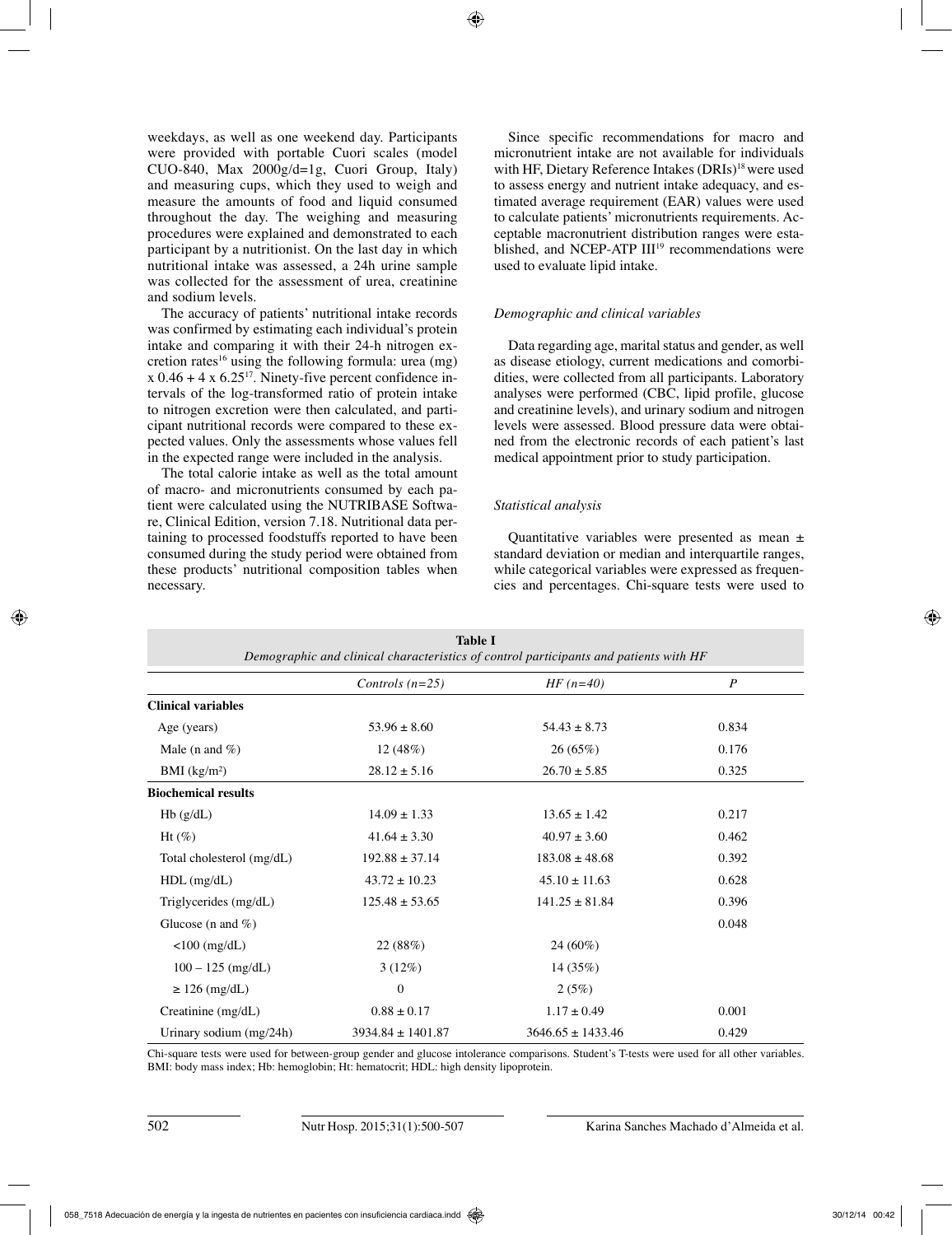investigate associations between categorical variables, while Student's t tests or Mann-Whitney U tests were used for between-group comparisons of mean and median values, respectively. Results were considered significant at  $p < 0.05$ .

Nutritional intake values were adjusted for energy intake using the residual method, and intraindividual variability was taken into account<sup>20</sup>. Statistical analyses were performed using the Statistical Package for the Social Sciences, version 18.0 (SPSS Inc, Chicago, IL).

| <b>Table II</b><br>Calorie intake and amount of macro and micronutrients consumed by participants in each group |                                                            |                                                     |                  |  |  |  |
|-----------------------------------------------------------------------------------------------------------------|------------------------------------------------------------|-----------------------------------------------------|------------------|--|--|--|
| Nutrient                                                                                                        | Controls $(n=25)$<br>$Mean \pm DP / Median$<br>$(P25-P75)$ | $HF(n=40)$<br>$Mean \pm DP / Median$<br>$(P25-P75)$ | $\boldsymbol{P}$ |  |  |  |
| Energy (kcal)                                                                                                   | $2238.52 \pm 535.56$                                       | $1998.56 \pm 495.46$                                | 0.070            |  |  |  |
| Kcal/kg weight                                                                                                  | $29.35 \pm 6.59$                                           | $28.71 \pm 8.27$                                    | 0.194            |  |  |  |
| Carbohydrates (g)                                                                                               | $283.72 \pm 35.8$                                          | $308.86 \pm 34.35$                                  | 0.006            |  |  |  |
| Fiber $(g)$                                                                                                     | $19.72 \pm 7.93$                                           | $22.05 \pm 6.63$                                    | 0.205            |  |  |  |
| Protein $(g)$                                                                                                   | $87.70 \pm 12.73$                                          | $83.23 \pm 13.74$                                   | 0.194            |  |  |  |
| Protein (g/kg weight)                                                                                           | $1.16 \pm 0.23$                                            | $1.21 \pm 0.32$                                     | 0.521            |  |  |  |
| Lipids $(g)$                                                                                                    | $56.44 \pm 9.90$                                           | $51.77 \pm 10.31$                                   | 0.076            |  |  |  |
| Saturated FA (g)                                                                                                | $20.32 \pm 4.69$                                           | $18.14 \pm 5.29$                                    | 0.097            |  |  |  |
| Polyunsaturated FA (g)                                                                                          | $8.48 \pm 1.87$                                            | $7.73 \pm 1.99$                                     | 0.139            |  |  |  |
| Monounsaturated FA (g)                                                                                          | $22.85 \pm 3.61$                                           | $21.14 \pm 3.48$                                    | 0.062            |  |  |  |
| Trans FA $(g)$                                                                                                  | $1.45 \pm 1.21$                                            | $2.80 \pm 1.56$                                     | < 0.001          |  |  |  |
| Cholesterol (mg)                                                                                                | $245.95 \pm 83.64$                                         | $225.90 \pm 70.33$                                  | 0.303            |  |  |  |
| $\omega$ -6 $(g)$                                                                                               | $5.69 \pm 1.22$                                            | $5.56 \pm 1.34$                                     | 0.680            |  |  |  |
| $\omega$ -3 $(g)$                                                                                               | $0.54 \pm 0.20$                                            | $0.56 \pm 0.19$                                     | 0.701            |  |  |  |
| ω-6: ω-3 Ratio                                                                                                  | $11.53 \pm 3.66$                                           | $11.28 \pm 6.38$                                    | 0.857            |  |  |  |
| Phytosterol (mg)                                                                                                | $34.19 \pm 19.40$                                          | $43.58 \pm 24.57$                                   | 0.110            |  |  |  |
| Vitamin A (IU)                                                                                                  | $6069.22(3495.19 - 8545.16)$                               | $4458.46(3105.14 - 8249.12)$                        | 0.467            |  |  |  |
| Vitamin C (mg)                                                                                                  | $50.19(34.93 - 115.19)$                                    | $61.82(28.19 - 98.39)$                              | 0.819            |  |  |  |
| Vitamin D $(\mu g)$                                                                                             | $0.28(0-0.96)$                                             | $0.41(0.19-0.92)$                                   | 0.220            |  |  |  |
| Vitamin $B_6$ (mg)                                                                                              | $1.59 \pm 0.45$                                            | $1.54 \pm 0.29$                                     | 0.580            |  |  |  |
| Vitamin $B_{12}(\mu g)$                                                                                         | $4.97(1.93 - 10.29)$                                       | $4.69(1.70 - 7.17)$                                 | 0.535            |  |  |  |
| Folate $(\mu g)$                                                                                                | $385.78 \pm 105.05$                                        | $409.89 \pm 96.55$                                  | 0.347            |  |  |  |
| Thiamine (mg)                                                                                                   | $1.43(1.22 - 1.873)$                                       | $1.31(1.00 - 1.68)$                                 | 0.978            |  |  |  |
| Niacin (mg)                                                                                                     | $21.44 \pm 5.77$                                           | $20.14 \pm 6.41$                                    | 0.411            |  |  |  |
| Riboflavin (mg)                                                                                                 | $2.02(1.47 - 2.80)$                                        | $1.68(1.22 - 2.02)$                                 | 0.165            |  |  |  |
| Selenium $(\mu g)$                                                                                              | $116.56 \pm 24.67$                                         | $105.56 \pm 25.50$                                  | 0.091            |  |  |  |
| $Zinc$ (mg)                                                                                                     | $13.39 \pm 2.86$                                           | $12.47 \pm 2.42$                                    | 0.169            |  |  |  |
| Iron $(mg)$                                                                                                     | $13.22 \pm 1.96$                                           | $12.75 \pm 1.90$                                    | 0.341            |  |  |  |
| Calcium (mg)                                                                                                    | $629.29 \pm 224.79$                                        | $567.91 \pm 241.39$                                 | 0.310            |  |  |  |
| Magnesium (mg)                                                                                                  | $261.70 \pm 68.07$                                         | $270.05 \pm 44.29$                                  | 0.589            |  |  |  |
| Potassium (g)                                                                                                   | $2.10(1.80 - 2.55)$                                        | $2.37(2.16 - 2.67)$                                 | 0.210            |  |  |  |
| Sodium (mg)                                                                                                     | $2628.28 \pm 398.75$                                       | $2943.71 \pm 630.61$                                | 0.029            |  |  |  |

Mann Whitney U tests were used for between-group comparisons of Vitamins A, C, D and B12, Thiamine, Riboflavin, and Potassium intake. Student's T-tests were used for all other variables.  $\overrightarrow{FA} = \overrightarrow{f}$  acid.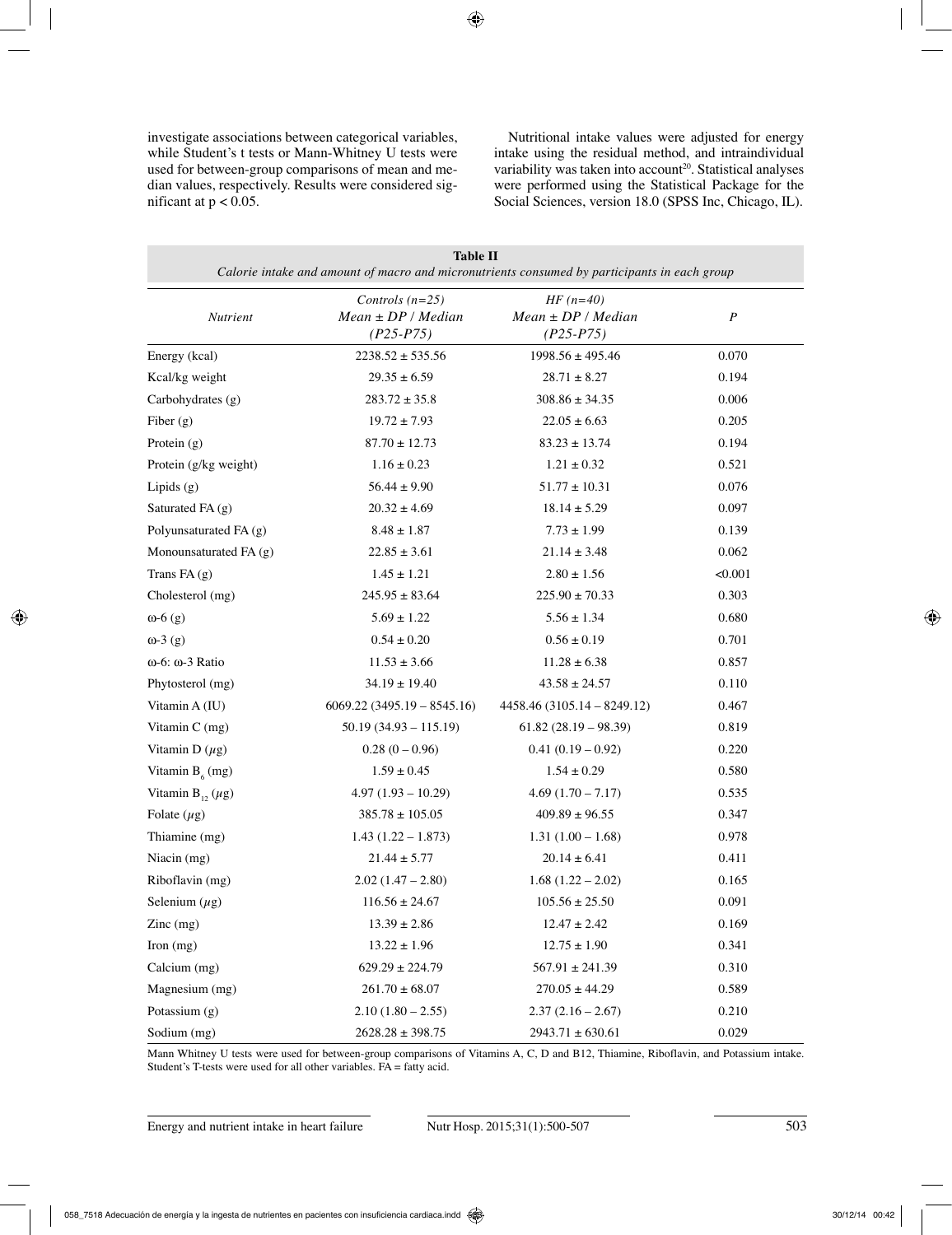# **Results**

Forty patients with HF and 25 healthy controls were included in the study. Sixty-five percent of patients in the HF group and 48% of participants in the control group were men. Both groups had a mean age of 54±8 years, and mean BMI values categorized as overweight. Biochemical test results were similar between groups, save for fasting glucose  $(91.7 \pm 9.7)$  for the HF group and  $98.8 \pm 12.8$  for control;  $p=0.020$ ) and creatinine (p=0.001) levels, both of which were higher in patients with HF (Table I).

Individuals in the HF group had a mean systolic blood pressure of 117±22 mmHg and a mean diastolic pressure of 74±13 mmHg, with a mean ejection fraction of  $30\pm10\%$  and a serum sodium level of  $141\pm2mE$ q/L. Myocardial enlargement was the most frequently reported cause of HF (25%), followed by alcohol and hypertension (20% for both). Most patients were classified as NYHA I  $(47.5\%)$  and II  $(35\%)$ , and the most commonly reported comorbidity was hypertension (45%). Patients were receiving adequate pharmacological treatment, with 95% taking beta-blockers, 75% receiving angiotensin converting enzyme inhibitors (ACEI) and 82% taking diuretics (furosemide).

Information regarding the nutritional intake of patients in both groups is displayed in Table II. Energy and micronutrient intake was similar between groups. However, higher carbohydrate, trans fatty acids and sodium intake levels were observed in the HF group  $(p=0.006, p<0.001$  and  $p=0.029$ , respectively). Carbohydrates, proteins and lipids accounted for  $65.5 \pm 17\%$ . 18±6% and 25±8% of the total nutritional intake in the HF group, and represented  $54\pm16\%$ ,  $16\pm4\%$  and  $24\pm7\%$  of the total intake in control participants, respectively.

Figure 1 displays the proportions of individuals with adequate, above average or below average macronutrient intake according to DRI definitions. A positive association was found between the presence of HF and excess carbohydrate intake (p=0.038).

Data regarding the adequacy of nutrient intake are displayed in table III. Trans fatty acid intake differed significantly between groups. Additionally, participants in both groups only consumed approximately 50% of the recommended amounts of ω-3 and ω-6 fatty acids. Similar results were obtained for calcium and potassium intake. Individuals in both groups were found to consume only 5% of daily recommended vitamin D requirements. Although sodium intake levels differed significantly between groups, with individuals with HF consuming significantly higher amounts of this nutrient than control participants, both groups consumed approximately 200% of the daily recommended sodium intake.

# **Discussion**

The present results suggested that, although the diets of individuals with and without HF may be similar in their energy content, they differ significantly in their macronutrient composition. Patients with HF, for instance, appeared to consume a significantly greater amount of carbohydrates than control participants. Although little evidence is available on the role of carbohydrates in HF, reduced glucose tolerance has been considered a risk factor for cardiovascular disease<sup>21</sup>, and has been investigated in several studies of patients with HF. Hyperglycemia may contribute to the development of atherosclerosis through alterations in cellular redox state which lead to greater oxidative stress $^{11}$ . In the present study, 35% of patients in the HF group were at increased risk for diabetes according to ADA criteria<sup>22</sup>.

Individuals with HF were found to consume a higher amount of trans fatty acids than control participants, and neither group met the dietary requirements for  $\omega$ -3 and  $\omega$ -6 fatty acids. NCEP-ATP III criteria<sup>19</sup> only specify that saturated and trans fatty acid intake should be as low as possible, so that the levels of saturated, mono- and polyunsaturated fatty acid intake which would still be considered adequate for patients with HF is still unknown<sup>23</sup>. On the other hand, experimental and clinical studies have made it increasingly clear that individuals who obtain approximately 0.4%



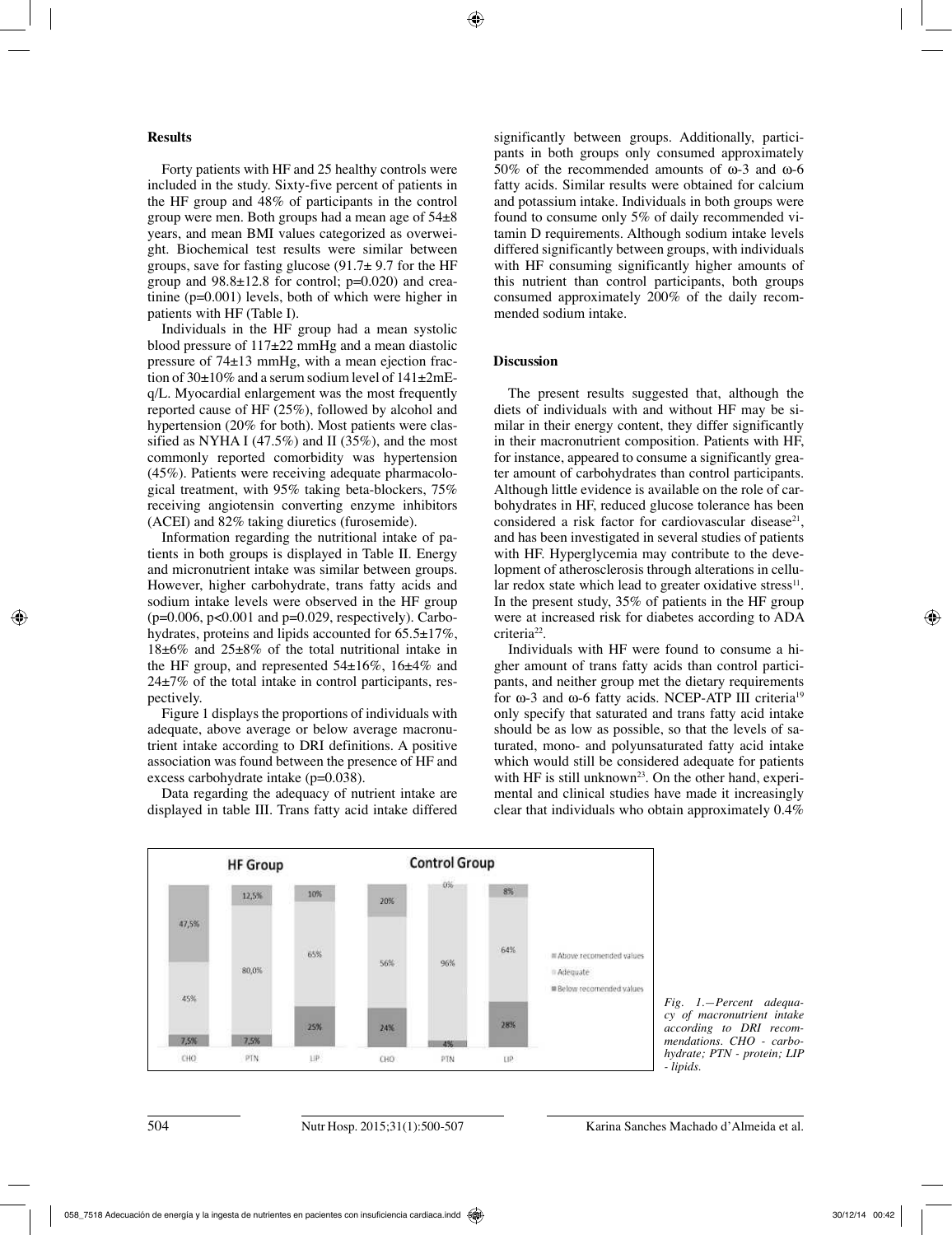| <b>Table III</b><br>Percent adequacy of nutrient intake by group |                                                             |                                                      |                  |  |  |
|------------------------------------------------------------------|-------------------------------------------------------------|------------------------------------------------------|------------------|--|--|
| <b>Nutrient</b>                                                  | Controls $(n=25)$<br>$Mean \pm DP / Median$<br>$(P25-P75)*$ | $HF(n=40)$<br>$Mean \pm DP / Median$<br>$(P25-P75)*$ | $\boldsymbol{P}$ |  |  |
| Fiber                                                            | $66.54(48.09 - 101.53)$                                     | $69.37(59.85 - 97.66)$                               | 0.483            |  |  |
| <b>Saturated FA</b>                                              | $122.67 \pm 37.56$                                          | $125.22 \pm 48.06$                                   | 0.822            |  |  |
| Trans FA                                                         | $64.49 \pm 57.10$                                           | $129.81 \pm 71.06$                                   | < 0.001          |  |  |
| Cholesterol                                                      | $114.60(100.77 - 141.04)$                                   | $109.52(93.06 - 132.19)$                             | 0.458            |  |  |
| $\omega$ -6                                                      | $49.11 \pm 18.02$                                           | $52.55 \pm 15.15$                                    | 0.411            |  |  |
| $\omega$ -3                                                      | $38.58 \pm 16.87$                                           | $43.92 \pm 15.24$                                    | 0.191            |  |  |
| Vitamin A                                                        | 291.32 (177.74 461.37)                                      | $240.15(149.05 - 397.34)$                            | 0.434            |  |  |
| Vitamin C                                                        | $66.92(47.47 - 179.37)$                                     | $87.29(46.98 - 148.89)$                              | 0.696            |  |  |
| Vitamin D                                                        | $4.47(0.04 - 9.64)$                                         | $4.56(1.88 - 12.68)$                                 | 0.220            |  |  |
| Vitamin $B_6$                                                    | $126.08 \pm 35.06$                                          | $119.95 \pm 23.84$                                   | 0.404            |  |  |
| Vitamin $B_{12}$                                                 | $248.37(96.27 - 514.71)$                                    | $234.42(85.11 - 358.32)$                             | 0.535            |  |  |
| Folate                                                           | $120.56 \pm 32.83$                                          | $128.09 \pm 30.17$                                   | 0.347            |  |  |
| Thiamine                                                         | $142.85(120.36 - 166.83)$                                   | $143.41(118.44 - 170.31)$                            | 0.819            |  |  |
| Niacin                                                           | $178.69 \pm 48.09$                                          | $167.82 \pm 53.44$                                   | 0.411            |  |  |
| Riboflavin                                                       | $184.74(152.52 - 249.34)$                                   | $168.55(138.97-204.89)$                              | 0.087            |  |  |
| Selenium                                                         | $255.57(255.74 - 294.48)$                                   | $230.70(209.92 - 266.23)$                            | 0.080            |  |  |
| Zinc                                                             | $170.51 \pm 46.07$                                          | $150.30 \pm 36.39$                                   | 0.054            |  |  |
| Iron                                                             | $225.20 \pm 39.37$                                          | $217.81 \pm 42.77$                                   | 0.488            |  |  |
| Calcium                                                          | $51.72(42.47 - 70.00)$                                      | $46.79(34.03 - 61.40)$                               | 0.220            |  |  |
| Magnesium                                                        | $82.99(66.50 - 100.85)$                                     | $84.84(74.12-90.70)$                                 | 0.840            |  |  |
| Potassium                                                        | $44.20(38.30 - 54.17)$                                      | $50.44(45.96 - 56.90)$                               | 0.210            |  |  |
| Sodium                                                           | $202.74(163.97 - 221.18)$                                   | $215.31(187.74 - 243.99)$                            | 0.042            |  |  |

Mann Whitney U tests were used for between-group comparisons of Fiber, Cholesterol, Vitamins A, C, D and B12, Thiamine, Riboflavin, Selenium, Calcium, Magnesium, Potassium and Sodium intake. Student's T-tests were used for all other variables. FA= Fatty acid

\* Data are expressed as Mean ± SD or Median (P25-P75) of percent adequacy of nutrient intake according to DRIs18 and/or NCEP-ATP III19.

to 2% of their daily energy intake from ω-3 display alterations in the phospholipid composition of heart membranes which lead to decreased inflammation and enhanced resistance to mitochondrial permeability transition, decreasing the likelihood or delaying the progression of HF<sup>23,24</sup>.

Mineral intake values were below the recommended amounts for participants in both groups. Patients with HF are at a greater risk of nutritional status deterioration due to changes in food intake patterns caused by early satiety, nausea and dyspnea, as well as alterations in nutrient absorption and metabolism $13,25$ .

In the present study, patients with HF were found to consume only 5% of the recommended daily amount of vitamin D. Studies have reported that vitamin D deficiencies are common in patients with  $HF<sup>26,27</sup>$ , and may be associated with the physiopathology of the condition through alterations in the renin-angiotensin-aldosterone system which result in hypertension, ventricular hypertrophy, impaired endothelial function and inflammation $26.28$ . Additionally, vitamin D deficiency has been identified as an independent mortality factor for patients with HF29. Calcium intake was also below recommended values in the present sample. Such results have been previously reported in other samples of patients with HF, in whom calcium deficiencies have also been found to be associated with arrhythmia. Calcium absorption can be negatively affected by vitamin D deficiency and by the use of diuretics, which lead to increased urinary calcium excretion<sup>8,30</sup>.

Participants were also found to consume only 50% of the daily recommended potassium intake. Although there are no dietary recommendations for potassium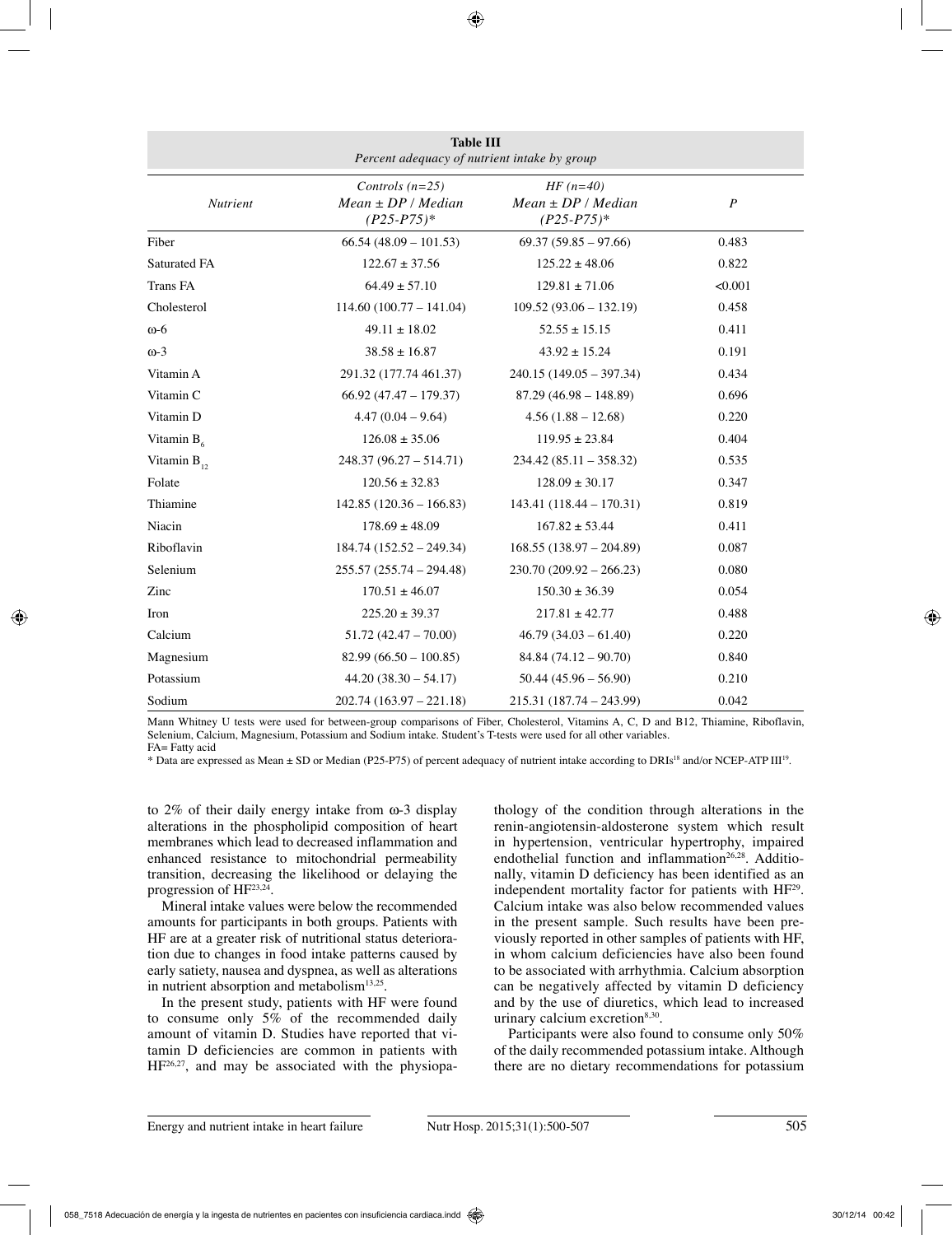intake in patients with HF, hypokalemia is common in these individuals, especially due to the use of diuretics and their elevated aldosterone levels<sup>31</sup>. Additionally, mortality rates have been found to be especially high in patients with serum potassium levels below 4  $mmol/L^{32}$ .

Sodium intake was higher than recommended in both groups, although it was found to be significantly higher for individuals with HF. Daily sodium intake was above the recommended upper limit (2.3g) for 85% of patients with HF and 76% of controls. Current guidelines for patients with HF<sup>1,2</sup> recommend a daily intake of approximately 1.5 to 3g/day depending on patient symptomatology. However, in the present study, 37.5% of patients with HF were found to consume over 3g of sodium a day.

Sodium restrictions are an important component of nutritional interventions for the treatment of HF, although there is still no consensus as to the extent to which sodium intake should be restricted, and as to whether it is possible to establish sodium intake recommendations that apply to all patients with HF33, since the neurohormonal activation caused by an overly-restrictive diet $34,35$  may at times be more harmful than the symptom aggravation and liquid retention observed when sodium intake is excessive<sup>36,37</sup>.

The present results should be interpreted in light of a few limitations. DRIs were originally developed for healthy populations and may not reflect the nutritional needs of patients with HF, which are often influenced by the condition itself as well as its treatment<sup>11</sup>. Therefore, the present study may have underestimated the nutritional deficit observed in these individuals. Due to the small sample size, it was also impossible to stratify data into smaller categories to allow for more detailed analyses. The fact that participants consisted of patients from a HF clinic who were stable at the time of testing and were receiving comprehensive treatment from a multidisciplinary team may have also decreased the generalizability of the present results to other populations with HF. Lastly, the dosages of the diuretics used by patients in the present sample was not assessed.

In conclusion, the present study found that patients with HF tend to have inadequate macro and micronutrient intakes. These findings underscore the importance of nutritional interventions in patients with HF, especially the modification of eating habits for the control of nutritional deficiencies. The present results also call for further studies of the nutritional efficacy of existing interventions, so as to identify the possible need for the development of more appropriate nutritional treatments.

#### **Acknowledgements**

The authors would like to thank the Research Incentive Fund of the Hospital de Clínicas de Porto Alegre - Porto Alegre, Brazil, for their financial support to this research.

#### **References**

- 1. McMurray JJ, Adamopoulos S, Anker SD, et al. ESC Guidelines for the diagnosis and treatment of acute and chronic heart failure 2012. *Eur J Heart Fail.* 2012; 14(8):803-869.
- 2. Yancy CW, Jessup M, Bozkurt B, et al. 2013 ACCF/AHA Guideline for the Management of Heart Failure: A Report of the American College of Cardiology Foundation/American Heart Association Task Force on Practice Guidelines. *J Am Coll Cardiol.* 2013; 62(16):e147-e239.
- 3. Chaudhry SI, McAvay G, Chen S, et al. Risk factors for hospital admission among older persons with newly diagnosed heart failure: Findings From the Cardiovascular Health Study. *J Am Coll Cardiol.* 2013; 61(6):635-642.
- 4. van der Wal MH, van Veldhuisen DJ, Veeger NJ, Rutten FH, Jaarsma T. Compliance with non-pharmacological recommendations and outcome in heart failure patients. *Eur Heart J.*  2010; 31(12):1486-1493.
- 5. Lindenfeld J, Albert NM, Boehmer JP, et al. HFSA 2010 Comprehensive Heart Failure Practice Guideline. Section 6: Nonpharmacological management and health care maintenance in patients with chronic heart failure. *J Cardiac Fail.* 2010; 16(6):61-72.
- 6. Dickstein K, Cohen-Solal A, Filippatos G, et al. ESC Guidelines for the diagnosis and treatment of acute and chronic heart failure 2008. *Eur J Heart Fail.* 2008; 10(10):933-989.
- 7. Ershow AG, Costello RB. Dietary guidance in heart failure: a perspective on needs for prevention and management. *Heart Fail Rev.* 2006; 11(1):7-12.
- 8. Payne-Emerson H, Lennie TA. Nutritional considerations in heart failure. *Nurs Clin North Am.* 2008; 43(1):117-132.
- Lemon SC, Olendki B, Magner R, et al. Dietary Quality of Persons with Heart Failure in NHANES 1999-2006. *J Gen Intern Med.* 2010; 25(2):135-140.
- 10. Arcand J, Floras V, Ahmed M, et al. Nutritional Inadequacies in Patients with Stable Heart Failure. *J Am Diet Assoc.* 2009; 109(11):1909-1913.
- 11. Trippel TD, Anker SD, von Haehling S. The Role of Micronutrients and Macronutrients in Patients Hospitalized for Heart Failure. *Heart Fail Clin.* 2013; 9(3):345-357.
- 12. Kalantar-Zadeh K, Anker SD, Horwich TB, Fonarow GC. Nutritional and anti-inflammatory interventions in chronic heart failure. *Am J Cardiol* 2008; 101(11A): 89E–103E.
- 13. McKeag NA, McKinley MC, Woodside JV, Harbinson MT, McKeown PP. The role of micronutrients in heart failure. *J Acad Nutr Diet.* 2012; 112(6):870-886.
- 14. The Criteria Committee of the New York Heart Association. Nomenclature and Criteria for Diagnosis of Diseases of the Heart and Great Vessels, 9th edition. Boston, MA: Little, Brown & Co, 1994; 253–6.
- WHO. Obesity: preventing and managing the global epidemic. Report of a WHO Consultation. WHO Technical Report Series 894. Geneva: World Health Organization, 2000.
- 16. Bingham SA, Cummings JH. Urine nitrogen as an independent validity measure of dietary intake: A study of nitrogen balance in individuals consuming their normal diet. *Am J Clin Nutr*  1985; 42(6): 1276-1289.
- 17. Maroni BJ; Steinman TI; Mitch WE. A method for estimating nitrogen intake of patients with chronic renal failure. *Kidney Int* 1985; 27(1): 58-65.
- 18. Otten JJ, Hellwig JP, Meyers LD. Dietary Reference Intakes: The Essential Guide to Nutrient Requirements. 2006.
- 19. Third Report of the National Cholesterol Education Program (NCEP) Expert Panel on Detection, Evaluation and Treatment of High Blood Cholesterol in Adults (Adult Treatment Panel III) final report. *Circulation.* 2002; 106(25):3143-3421.
- 20. Willett W, Stampfer M. Total energy intake: implications for epidemiologic analyses. *Am J Epidemiol.* 1986; 124(1):17-27.